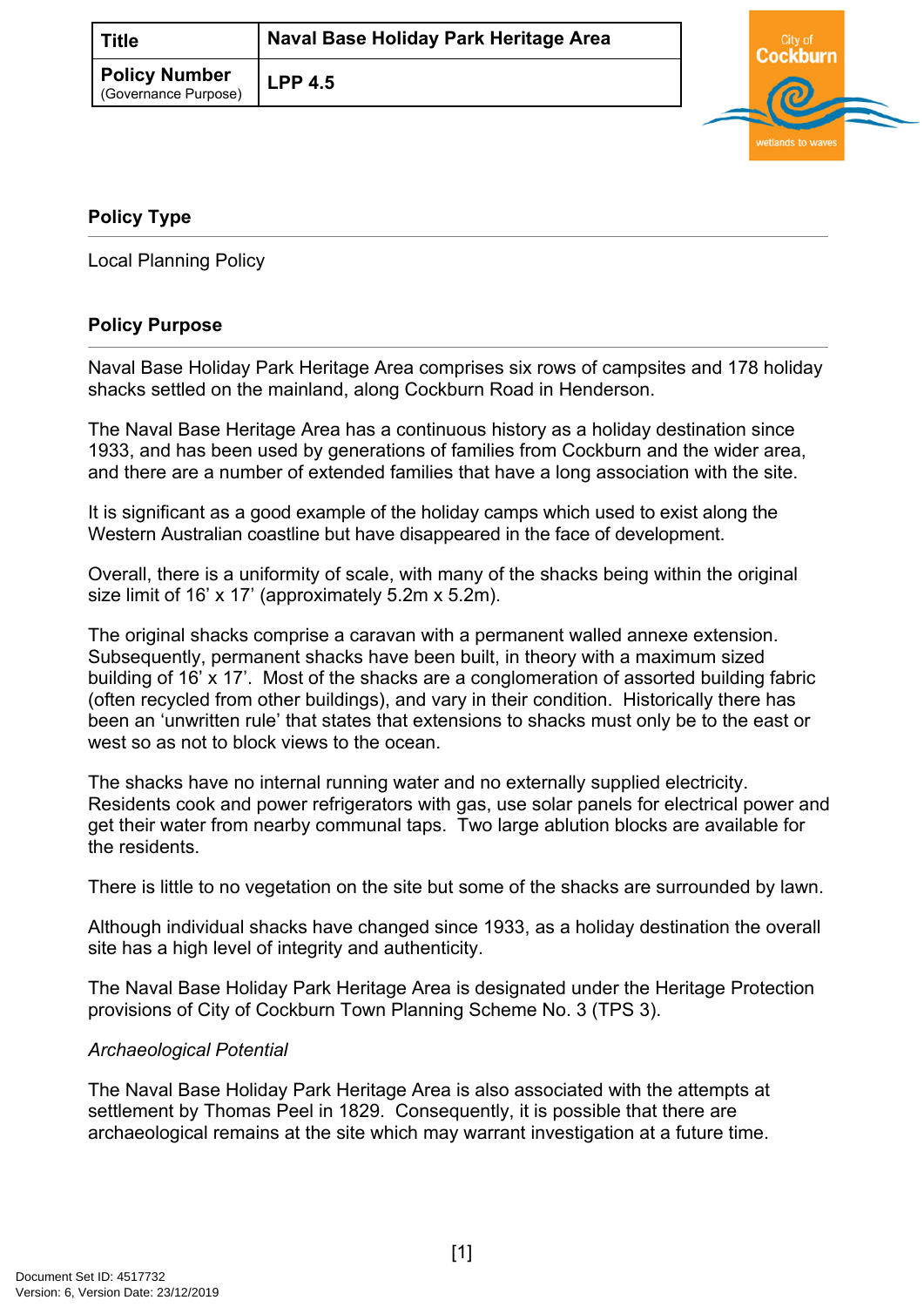| <b>Title</b>                          | Naval Base Holiday Park Heritage Area |  |
|---------------------------------------|---------------------------------------|--|
| Policy Number<br>(Governance Purpose) | <b>LPP 4.5</b>                        |  |



## Application:

This policy applies to all development within Reserve 24308, as shown in Appendix A.

The purpose of this policy is:

- (1) To set out a statement of significance for the Naval Base Holiday Park Heritage Area, and to clearly identify the characteristics that are essential to the heritage significance;
- (2) To set out design guidance for development within the Naval Base Holiday Park Heritage Area to ensure conservation of the heritage significance of the area.

#### Objective**:**

The key objective of this Policy is to ensure that development within the Naval Base Holiday Park Heritage Area respects the heritage significance of the area by having due regard to the characteristics that have been identified in this Policy as essential to the heritage significance.

## **Policy Statement**

(1) Statement of Significance

Naval Base Holiday Park has been a holiday destination since 1933, and has been used by generations of families from Cockburn and the wider area. It has exceptional social historical value as a popular and well used holiday destination.

Naval Base Holiday Park is a good example of holiday camps which used to exist along the Western Australian coastline but have disappeared in the face of development. As a holiday destination the overall site has a high degree of authenticity.

Although the condition of individual shacks varies, as a whole the shacks at Naval Base Holiday Park have a uniformity of scale that creates a unique landscape, and gives the place significant aesthetic appeal, especially when combined with the coastal setting.

Individual shacks within the Heritage Area have changed over time. The design and construction of the shacks demonstrates the resourcefulness, versatility and creativity of the shack builders and their occupants.

The evolution of the shacks is considered to be one of the distinguishing characteristics of the Heritage Area, and it is acknowledged that individual shacks and the overall site plan will continue to evolve over time. However, it is considered important that this occurs in a manner that does not adversely impact on the heritage significance of the Heritage Area.

For this reason it is not considered that there is any distinction in the level of contribution made by individual shacks to the heritage significance of the Heritage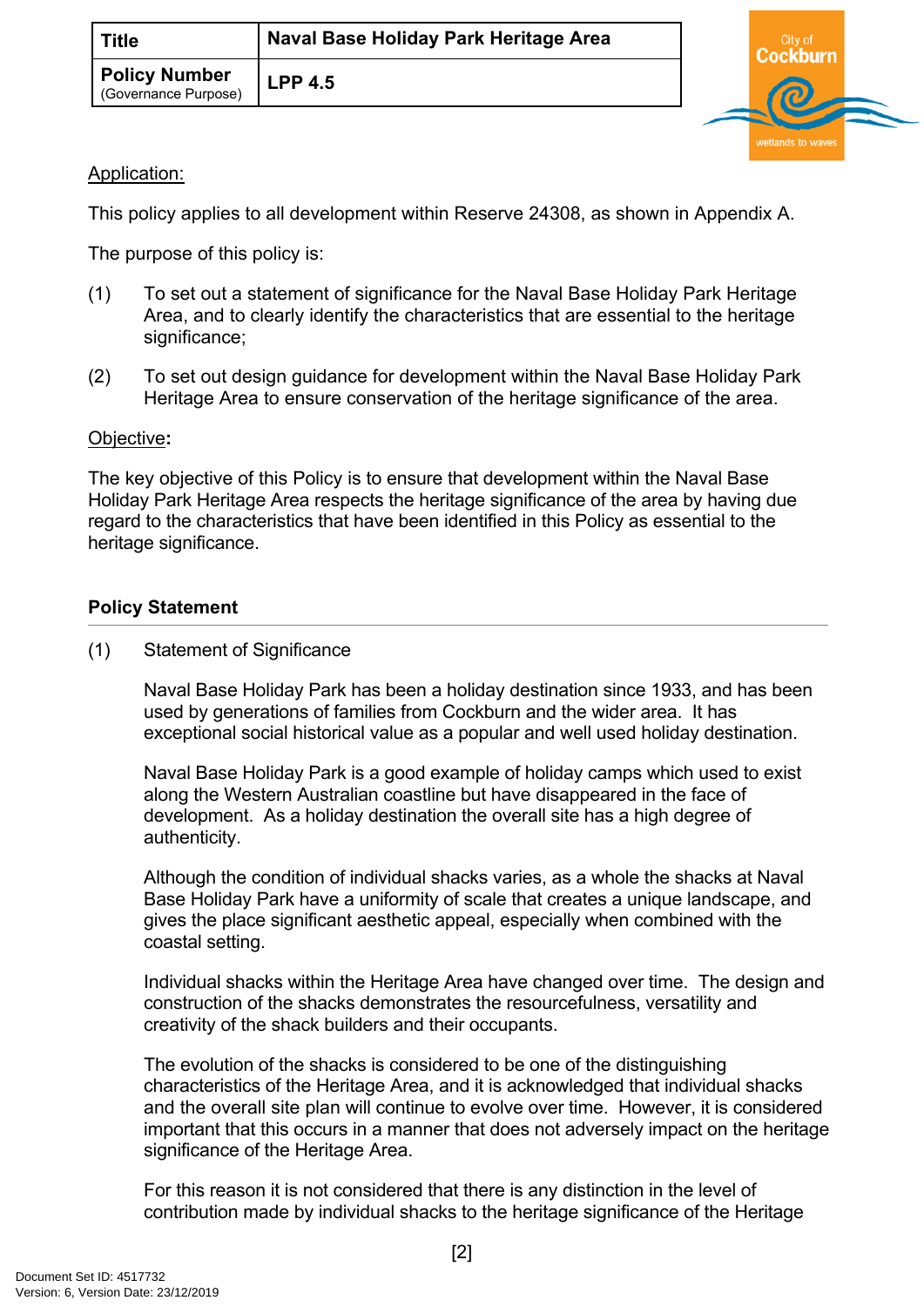| Title                                        | Naval Base Holiday Park Heritage Area |  |
|----------------------------------------------|---------------------------------------|--|
| <b>Policy Number</b><br>(Governance Purpose) | <b>LPP 4.5</b>                        |  |

Area. Rather, it is considered that the following overall characteristics of the Heritage Area are essential to conserving its heritage significance:

- 1. The ongoing use of the site as a holiday destination;
- 2. General uniformity of scale of the shacks;
- 3. Modest scale and simple informal 'holiday shack' character of the structures;
- 4. General uniformity of siting and spacing between the shacks, noting that the future spacing will have to meet other regulatory requirements.
- (2) Development of Shacks within the Heritage Area
	- 1. Any extensions or modification to existing shacks need to meet the requirements of the Building Code of Australia.
	- 2. Shacks should be of a small, modest scale with regards to their height and the size of the building footprint. They should not exceed a maximum building footprint of 5.2m x 5.2m, with one additional 1.8m wide verandah permitted on one side of the shack where it is open on three sides.
	- 3. Additional ancillary structures such as outbuildings (sheds) and carports will generally not be supported.
	- 4. Shacks should be constructed of lightweight materials that are indicative of the informal 'holiday shack' character.
	- 5. Development of new shacks needs to be consistent with the overall site plan and be contained within the boundaries of their designated site area.
- (3) Other Development within the Heritage Area
	- 1. Any other development within the Heritage Area is to respect the heritage significance of the area by having due regard to the characteristics that have been identified as essential to conserving its heritage significance.
	- 2. New buildings or structures within the Heritage Area should be designed and located in a way that does not overwhelm or dominate the shacks.
	- 3. New buildings or structures within the Heritage Area should complement the modest scale and simple informal 'holiday shack' design characteristics of the shacks in terms of bulk, style, materials, and form.
	- 4. The site of the Naval Base Holiday Park Heritage Area may have archaeological potential, since the area is associated with an early attempt at settling the area by Thomas Peel. Therefore any proposed earthworks, excavation or development outside existing designated shack sites should be subject to an archaeological investigation prior to the commencement of any works.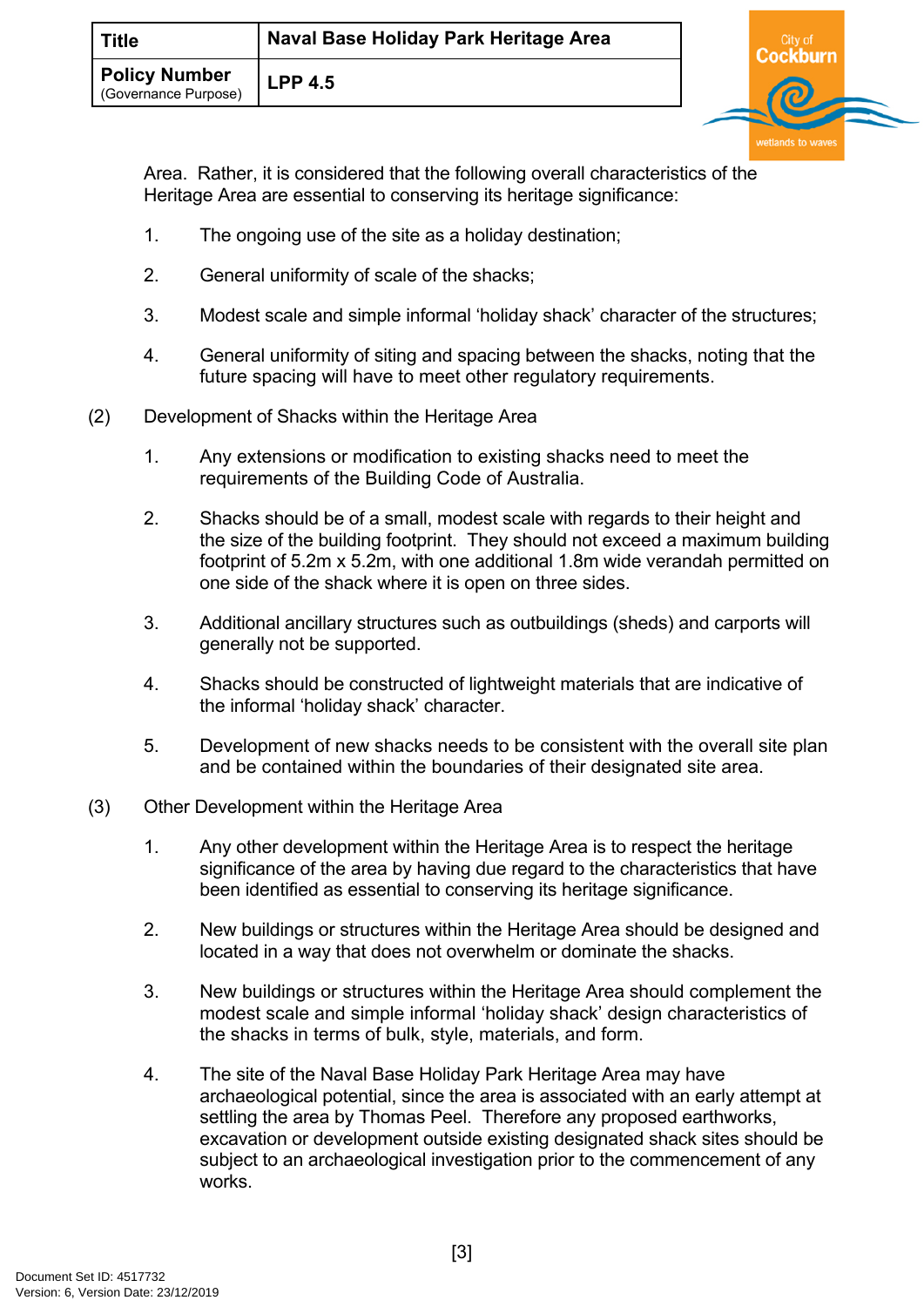| <b>Title</b>                                 | Naval Base Holiday Park Heritage Area |  |  |
|----------------------------------------------|---------------------------------------|--|--|
| <b>Policy Number</b><br>(Governance Purpose) | <b>LPP 4.5</b>                        |  |  |

# APPENDIX A - LOCATION PLAN